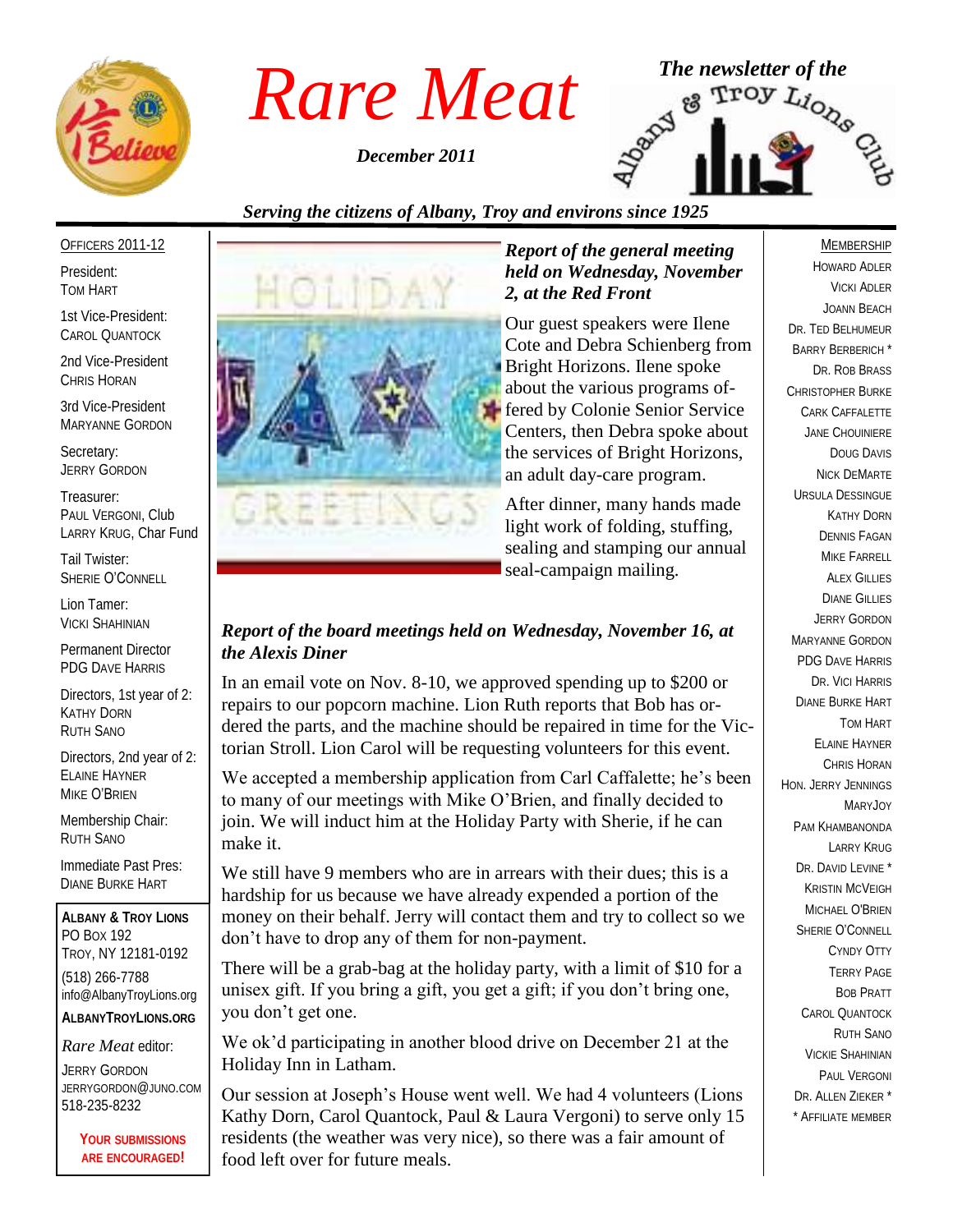We tabled a decision whether to help Albany County's Meals on Wheels program.

Lion Paul reported that the Fundraising Committee will be undertaking a major project applying for grants from the many organizations that offer them.

## *Our next meeting...*

Our next general meeting will be our **Holiday Party** on Wednesday, December 7 at the Hilton Garden Inn. See page 4 or details. The Mechanicville-Stillwater Lions will be joining us, as will other Lions from around the district.

One thing that never made it to the flyer is that there will be a grab-bag. If you want to participate, bring a \$10 unisex gift, and you'll go home with a gift. But if you arrive empty-handed, that's how you'll leave.

The reservation deadline is very close (depending when you read this), so please contact Lion Diane  $(d)$ bhart@nycap.rr.com or (518) 605-8600) and make your reservation now.

# *Dues are Due…*

Lion Paul sent out dues notices early in July, at the start of the new Lions year, requesting that dues be paid by September 1. Unfortunately, **9** of you haven't paid yet (you know who you are). **PLEASE put your check in the mail TODAY!** Can't find your statement? It's \$65, payable to A&T Lions Club; mail it to Lion Paul Vergoni, 7 Davis Place, Latham, NY 12110-1181.

Remember that most of your \$65 goes to International, MD20 and District 20-Y2; we keep only \$4.

## *Joseph's House*

On **Sunday, November 6**, a small but select group of Lions (Kathy Dorn, Carol Quantock, Paul & Laura Vergoni) served dinner and dessert to an equally select group of about 15 guests of Joseph's House. Our dinner entrée was trays of pasta with meat sauce from the Red Front, plus cookies for dessert. Because the weather was so nice, the number of residents was low, so there was plenty left over for additional meals.

## *Another way you can help our club*

This is the time of year when many companies encourage their employees to donate to United Way through payroll deductions. Because the **Albany & Troy Lions Charitable Fund, Inc.,** is a 501(c)(3) corporation, you can specify that a percentage of your contribution (your choice, up to 100%) be directed to us. If you need a copy of our charitable certification letter, contact Lion Jerry Gordon at 235-8232 or [jerrygordon@juno.com.](mailto:jerrygordon@juno.com) *[Thanks to Lion Carol Quantock for this excellent idea.]*



Visit your club's web site: **ALBANYTROYLIONS.ORG**, your district web site: **20Y2LIONS.ORG**, and International's web site: **LIONSCLUBS.ORG**.

And remember to do your on-line shopping at **ALBANYTROYLIONS.PENNIESATATIME.COM**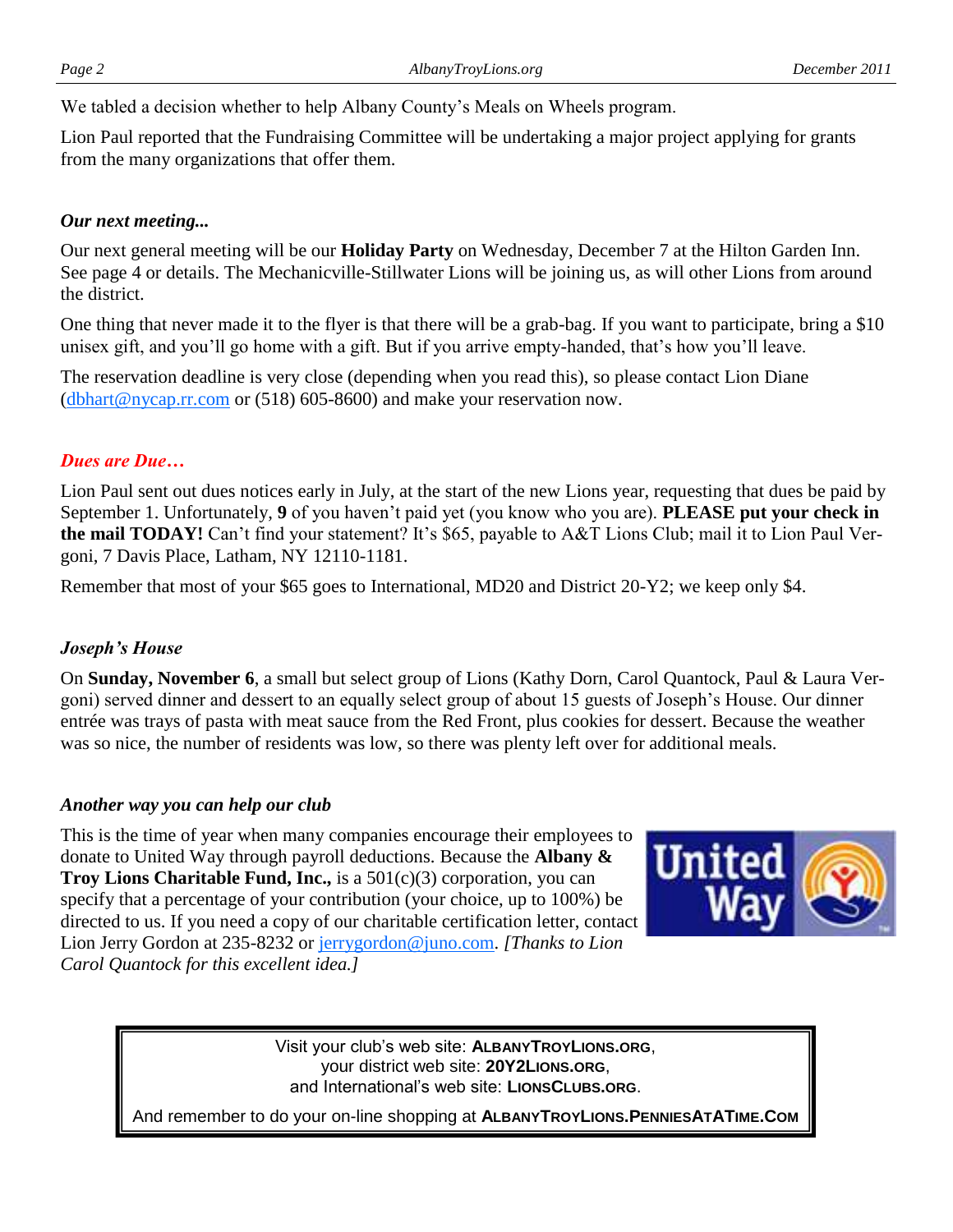

#### *On a more personal note …*

Congratulations to Lion Vicki Shahinian on becoming a grandmother. I hope to have more details for next month's issue.

## *Happy Birthday!*

Happy **December** birthday to these A&T Lions:

20th - Carol Quantock 22nd - Howard Adler 24th - Kristin McVeigh

#### *Happy Anniversary!*

Happy Lions anniversary to these **December** inductees:

Vickie Shahinian - 2 years Cyndy Otty - 3 years Elaine Hayner - 4 years Terry Page - 8 years Hon. Jerry Jennings - 13 years Ursula Dessingue - 17 years

#### *Mark your calendar…*

**\* Sunday, December 4, 11 AM-4 PM:** Troy's Victorian Stroll. We're selling popcorn inside FirstNiagara Bank.

**Wednesday, December 7, 2011:** Save the date for our multi-club Holiday Party. See page 7.

**Wednesday, December 21, 8 AM:** Board meeting at the Alexis Diner. All members are welcome.

**\* Wednesday, December 21, 1-5 PM:** Blood drive at Holiday Inn Express, Latham. We need people to make phone calls from a script ahead of the drive, as well as work at the drive.

**\*** You can contact Lion Carol Quantock at **cquantoc@nycap.rr.com** or 664-3901 to sign up for the Victorian Stroll on Dec 4 or the blood drive on Dec 21.